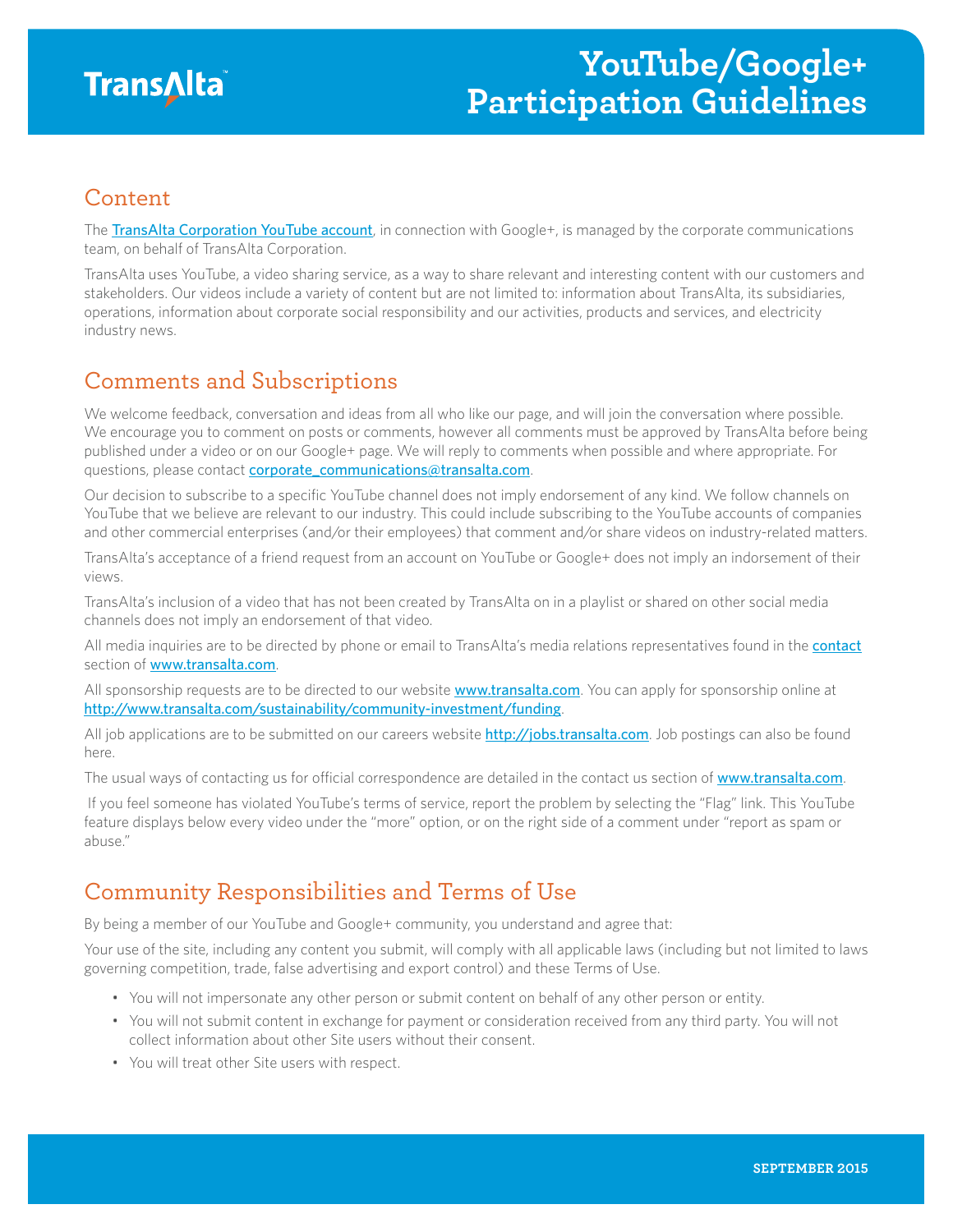- You will not submit any content that:
	- a. Infringes on the intellectual property rights or other rights of any person or entity;
	- b. Intentionally interferes with the site's operation; Violates any person's privacy or publicity rights or breaches any duty of confidentiality that you owe to anyone or provides any non-public information about TransAlta Corporation, its company subsidiaries, or any other company or person without authorization;
	- c. Is harassing, defamatory, abusive, pornographic, obscene or otherwise objectionable (in our sole judgment);
	- d. Contains or installs any viruses, worms, bugs, Trojan horses or other code, files or programs designed to, or capable of, disrupting, damaging or limiting the functionality of any software or hardware; or
	- e. Contains false or deceptive language, unsubstantiated or comparative claims regarding our or another's company, third party advertising, spam, chain letters, or any other solicitation, including solicitation of lawsuits. Links that connect to commercial websites will not be considered unauthorized solicitations unless the link or the website content appears to be intended as a means of solicitation or part of an "affiliate" program as determined by TransAlta Corporation in its sole discretion.

#### We reserve the right to report and/or delete:

- Comments, links, images or videos that are obscene, profane or hateful in nature
- Posts that may be offensive to other community members
- Comments that threaten any person or organization or company
- Comments that defame or harass an individual
- Successive off-topic posts by a single fan
- Repetitive posts copied and pasted or duplicated by single or multiple fans
- Solicitations or advertisements
- Comments, links, images or videos that encourage illegal activity
- Any materials that infringe upon the rights of any third party
- False comments or claims about TransAlta, the company's products or services or any of its competitors

### We reserve the right to block:

• Members who continuously violate the above points

### Disclosure of Material Information

TransAlta will not discuss material information that is not already publicly disclosed. TransAlta does not discriminate among recipients of public information. TransAlta will provide the same public information that has been provided to financial analysts or portfolio managers to shareholders, individual investors, reporters or others.

## Legal Notices, Copyright and Privacy

TransAlta is a publicly-traded company, operating in a regulated industry. Therefore, comments pertaining to any ongoing legal matters or regulatory issues specific to TransAlta will not be posted. Information about our policies concerning content ownership and privacy as well as our responsibility for the accuracy of comments posted on this site can be found in the company's [Code of Conduct](http://www.transalta.com/about-us/governance/corporate-code-conduct) section of our website, [www.transalta.com](http://www.transalta.com).